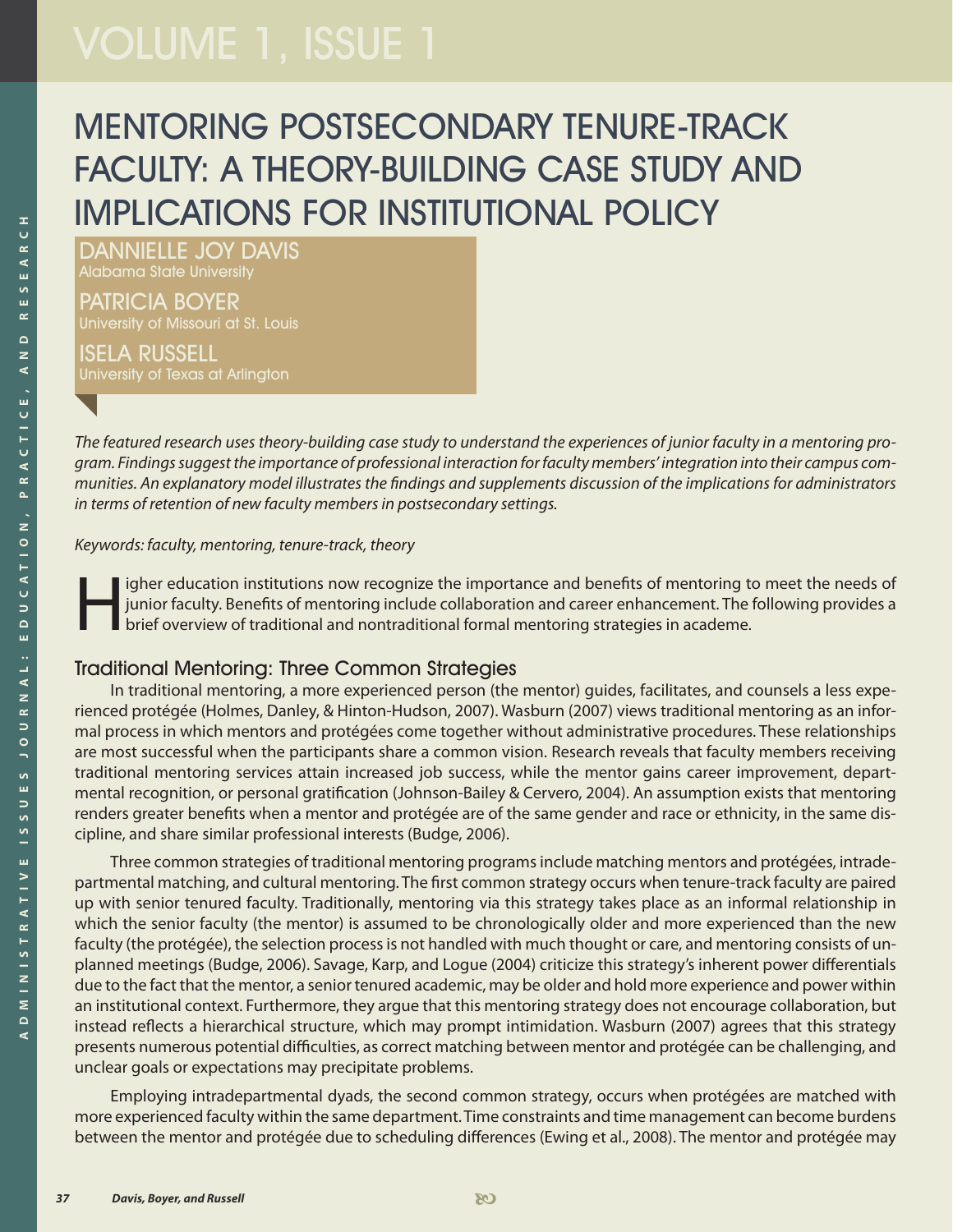**H**



hold different goals and expectations. Consequently, June (2008) reports that tenure-track faculty often do not seek answers to specific questions from their assigned mentors, but seek mentors who can address questions about the academic environment generally. Mentors outside the department could become important resources (McDaniel, 2006). Such interdepartmental mentoring could result in greater collegiality between faculty members and increase interdisciplinary networking opportunities across departments.

Traditional mentoring can result in a lack of cultural awareness between two parties. Having the same race or same gender is a major commonality of many informal mentoring pairs. In fact, studies have illustrated mentoring relationships in which mentors' inadequate cultural awareness resulted in novices receiving less career and emotional support than protégées who had mentors of similar cultures (Chan, 2008). When discussing cultural awareness, it is imperative to keep in mind the increase of faculty of color in higher education settings. However, faculty of color continue to remain disproportionately low within U.S. institutions. Providing effective mentoring strategies that consider the importance of race, ethnicity, and gender offers a method for retaining the junior members of this group (Stanley & Lincoln, 2005).

Insufficient time, poor scheduling, unplanned pairing processes, and inadequate understanding of the mentoring process can be devastating to the mentor, to the protégée, or to both (Ewing et al., 2008). Pairing junior and senior faculty does not always result in effective mentoring relationships or assure success in novices' chosen fields. Nevertheless, continued research on mentoring promises to unveil best practices that lead to mutual benefits within mentoring relationships.

#### Formal Non-traditional Mentoring

Formal non-traditional mentoring refers to any other type of professional relationship that does not reflect traditional mentoring models (Budge, 2006). As universities have recognized the benefits of mentoring and have begun working to meet the needs of diverse faculty, they have created formal mentoring programs. According to Budge, formal mentoring includes scheduled meeting sessions and methodical matching of a mentor to a protégée. It deviates from the traditional notion of the mentor being older, more experienced, heterosexual, or White male, and instead includes all individuals, regardless of gender, race, ethnicity, class, or sexuality (2006). This less traditional approach to mentoring comprises two common mentoring strategies: forming collaborative relationships and exercising cultural awareness.

There are formal mentoring programs that include more collaborative learning relationships where the concept of exchanging ideas exists, as opposed to having a hierarchical relationship in which the novice provides little input due to less experience. Holmes, Danley, and Hinton-Hudson (2007) describe the concept of "co-mentoring," where both the mentor and protégée contribute to the learning experience of the other. In this mentoring strategy, even though one person may possess more knowledge or experience than the other, each is equally responsible for providing input for the mentoring process. This collaborative relationship is non-hierarchical and involves building a community of more than two participants, which Wasburn (2007) asserts increases the mentoring benefits for the protégée. Darwin and Palmer (2009) further report that junior faculty members are more likely to receive mentoring support from a variety of people—including those with similar rank—via peer mentoring. Peer mentorship provides advantages such as an increase in networking, confidence, commitment, professional advancement, and a decrease in isolation (2009). Furthermore, Wasburn (2007) states that such professional relationships empower mentors and protégées by providing them with a wide range of perspectives and advice. This non-traditional mentoring strategy increases the likelihood of more faculty members being mentored for success towards tenure and promotion.

Promoting cultural awareness has risen as a non-traditional mentoring strategy as universities diversify in terms of race, ethnicity, gender, and sexual orientation. Crutcher (2007) reports that mentors need not have the same cultural backgrounds as their protégées. However, there needs to be an understanding of the impact of race and gender in individuals' work and personal lives in the mentoring relationship. Also, Chan (2008) argues the necessity and empowerment of open discussions about race and culture, which may result in a wide range of understanding for both the mentor and protégée. Johnson-Bailey and Cervero (2004) agree that mentors need to develop knowledge of novices' cultures and worldviews. Trust is an essential element that must develop in the mentoring relationship, and it has been suggested that ongoing and honest discussions about race and racism in cross-cultural mentoring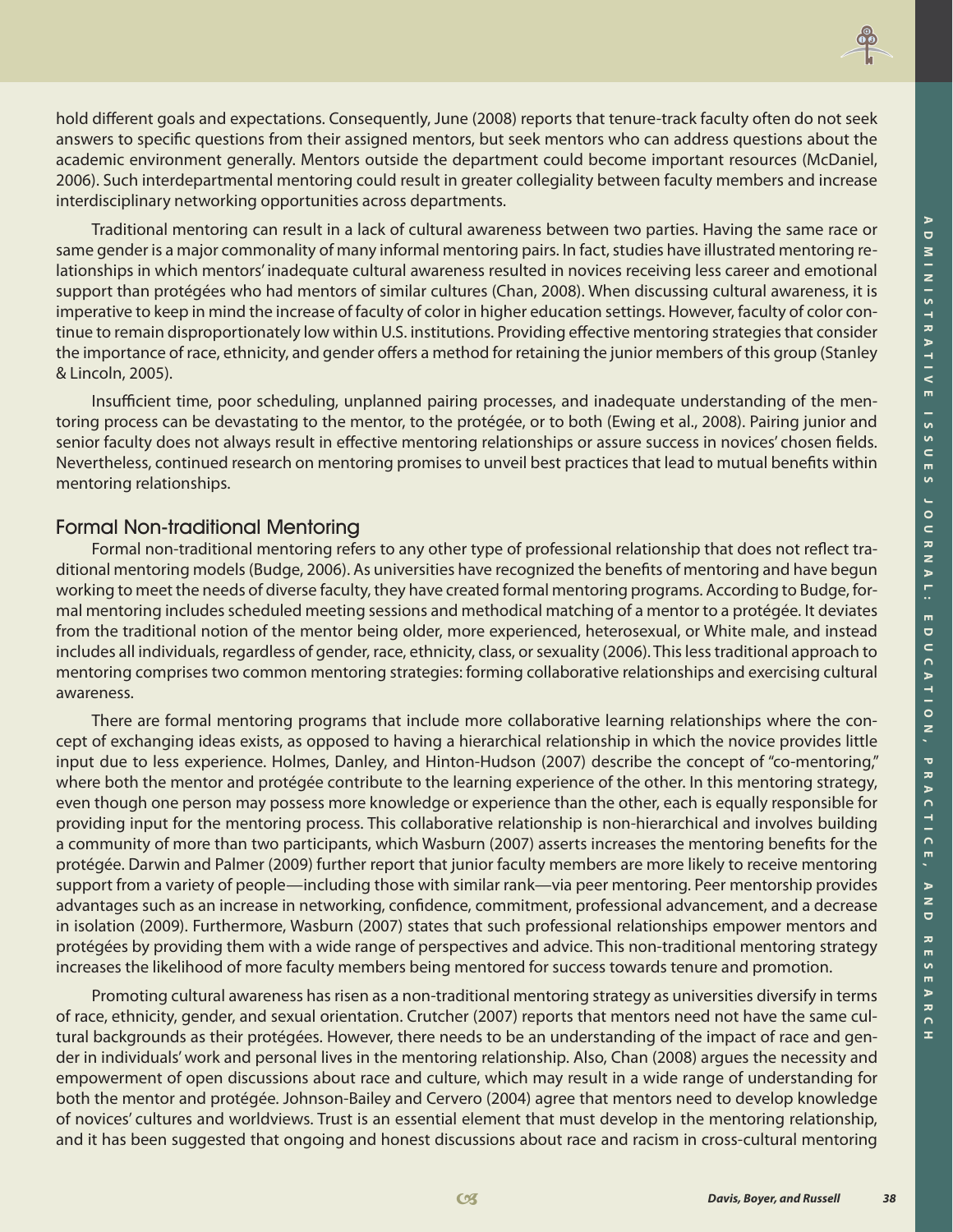relationships need to take place in order for it to emerge (Chan, 2008). With this type of formal mentoring strategy, both the mentor and protégée develop a relationship, beyond teaching, research, and publication, towards a cultural awareness that allows for more open communication.

Regardless of the mentoring strategy utilized for non-traditional mentoring, formal mentoring relationships are created when there is a logical approach in matching mentors and protégées. This can result in increased job satisfaction (Barker, 2007). Having a comprehensive view of applicable, relevant mentoring strategies can help mentoring programs fulfill the needs of diverse staff in terms of race, ethnicity, and culture (Chan, 2008).

This study intends to highlight the experiences of junior faculty participants of a mentoring program and their perceptions of the tenure and promotion processes at their institution. Understanding the experiences of these members of the professoriate may offer insight into the challenges faced, as well as barriers to occupational satisfaction and productivity. Academics' perspectives promise to illuminate potential strategies for faculty development and retention.

# HISTORY OF THE MENTORING PROGRAM

The featured mentoring program emerged from the activism of a research university's Women's Caucus of Faculty Senate. While all faculty were eligible for participation, the primary goal of the program was the retention of female and minority faculty (Davis & Single, 2009). A former member of the Women's Caucus served as the mentoring program's first director and was compensated by a one course buy-out. The program was co-sponsored by the Provost's Office and the Faculty Senate. This partnership ensured faculty input on the program's development. Upon the first director's retirement, a new director enhanced the program with research based practices to expand and strengthen the initiative (Davis & Single, 2009). Additional funding was provided to the new director for this expansion.

# THE PARTICIPANTS

The majority of program participants included tenure-track assistant professors, while one individual held a clinical assistant professor position. Eight men and three women participated in the study, for a total of 11 faculty members. While the majority were White, two participants were racial minorities. This research took place at a research intensive university in an eastern metropolitan area of the United States.

# **METHODS**

Our theory-building case study takes a grounded theory approach to analyzing data regarding the experiences of junior faculty in four-year postsecondary institutions (Eisenhardt, 1989; Glaser & Strauss, 1967; Merriam, 2009). The strengths of building theory from case studies include the increased likelihood of developing novel theory and yielding less bias from previous research findings. Data included interviews, observation notes, and program reports. Individual semi-structured interviews ranging from 45 to 60 minutes in length were conducted at participants' work sites. These interviews were audio recorded and transcribed.

Data analysis consisted of employing the constant comparative method to discover categories or themes in answering the research questions (Merriam, 2009). These themes worked to develop a theoretical framework for understanding the professional experiences of untenured members of the professoriate.

Major research questions this work seeks to address include: What are junior faculty work and mentoring experiences as they relate to the journey towards tenure and promotion? What outcomes are derived from participation in the featured faculty mentoring program? What recommendations do junior faculty members have for improvement of the featured mentoring program?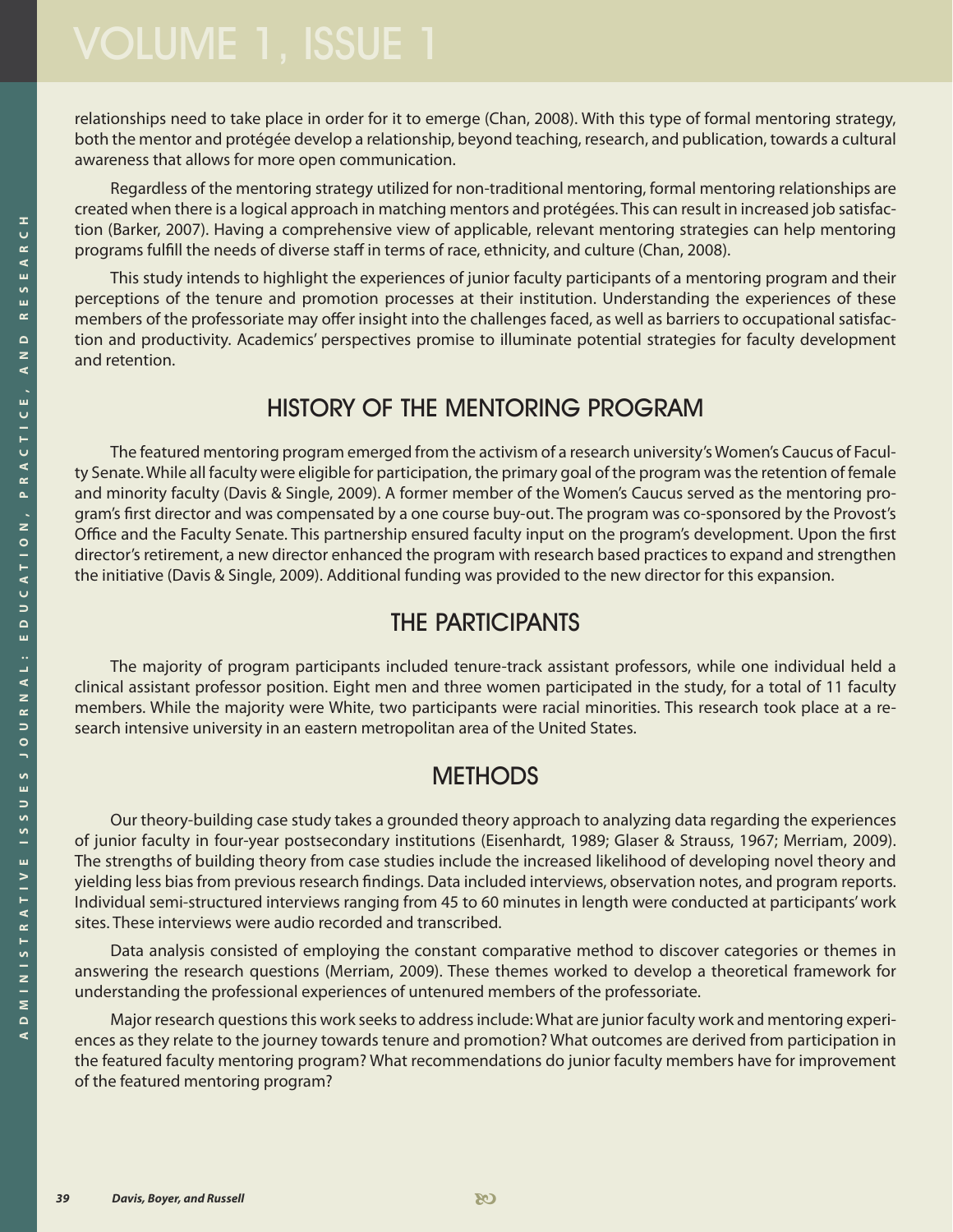

## FINDINGS

Junior faculty work and mentoring experiences as they relate to the journey towards tenure and promotion were explored. The following describes and illustrates themes using the constant comparative method of analysis. These themes comprise elements of the work's emerging theory.

### Degree and Frequency of Professional Interaction

Many junior faculty members believed they were too busy to meet with their assigned mentors, yet they longed for collegiality. While some were well integrated, others experienced isolation. One faculty member, Ron, described the poor collegiality and communication among his colleagues:

It's sort of a little bit of a letdown…there's just not a lot of interaction on either curriculum issues or [research]… you know, it's always a meeting that doesn't really accomplish [much] and you can tell the people don't want to be at the meeting because it's not accomplishing a whole lot. But outside of those meetings, there's very little interaction about undergraduate curriculum issues, graduate curriculum issues, even content in courses. It's too bad, because it would really strengthen the program having that.

He continued to compare his then current less-collegial setting to a previous workplace with strong collegiality. He stated:

I could go to any of them in my department, any of the tenure [or]…tenure-track faculty members and get some advice. The degree of helpfulness of that advice is unfortunately not a very wide spectrum, but [a] relatively narrow spectrum, and it's on the not terribly helpful side. So I don't go to those faculty members very often for advice…sometimes when I have gone, I've gotten sort of a "Well, figure it out yourself" kind of attitude. Not the most collegial…from…the younger faculty members…. And our head of the program is a bit too disorganized to really provide very good advice on that end, so that's been a frustrating part of my position…coming from the previous position I had…where…I would go to [the head] on a weekly basis, talk with him about those issues, [and] get really good advice from him…I miss that aspect of my previous position. And it's funny. He knows it and jokes about it now when I see him. He's like, "How's such and such going?" and gives me a blow in the ribs. I miss that interaction. It's just not [here] in our program, in our department. I don't see it in our college even, which is kind of sad. It's one of the things I really liked about an academic position when I first took an academic  $[job].$ 

The "figure it out yourself" attitude observed in this junior faculty member's environment starkly contrasted with that of his previous academic workplace. While his daily experience has changed in terms of the diminished quality of collegial interactions, the continued positive relationship with his former department head is noteworthy. This points to how external networks can counter poor collegial environments. Networks, whether at one's home institution or outside of the work setting, comprise an important element of long-term professional development.

### Mentor-Protégée Interactions

Participants were asked to comment on the degree and frequency of contact with their mentors. In some cases, there appeared to be sparse contact between mentor and novice. Some pairs met infrequently and experienced challenges in coordinating their schedules for meetings. When they did meet, information shared included teaching, research, and service activities. Overall, the bulk of these conversations focused upon tenure and promotion. Reasons non-participating novices identified for their lack of participation included knowledge of a negative reputation of their mentor, being too busy, and not feeling a need for mentorship.

Protégées who felt they had no need for mentorship and subsequently participated little in the program were all White males. However, the majority of men who participated in the program held close and productive interactions with their mentors. These interactions included frequent meetings and more scholarly collaborations than their female peers. This finding points to the continued influence of gender in faculty experiences, as well as the continued need for formal processes of mentoring non-Whites and females in academe. It further reflects prior research suggesting that women's work dissatisfaction relates to their weaker integration within academe as compared to their more integrated male peers (Glenn, 2007).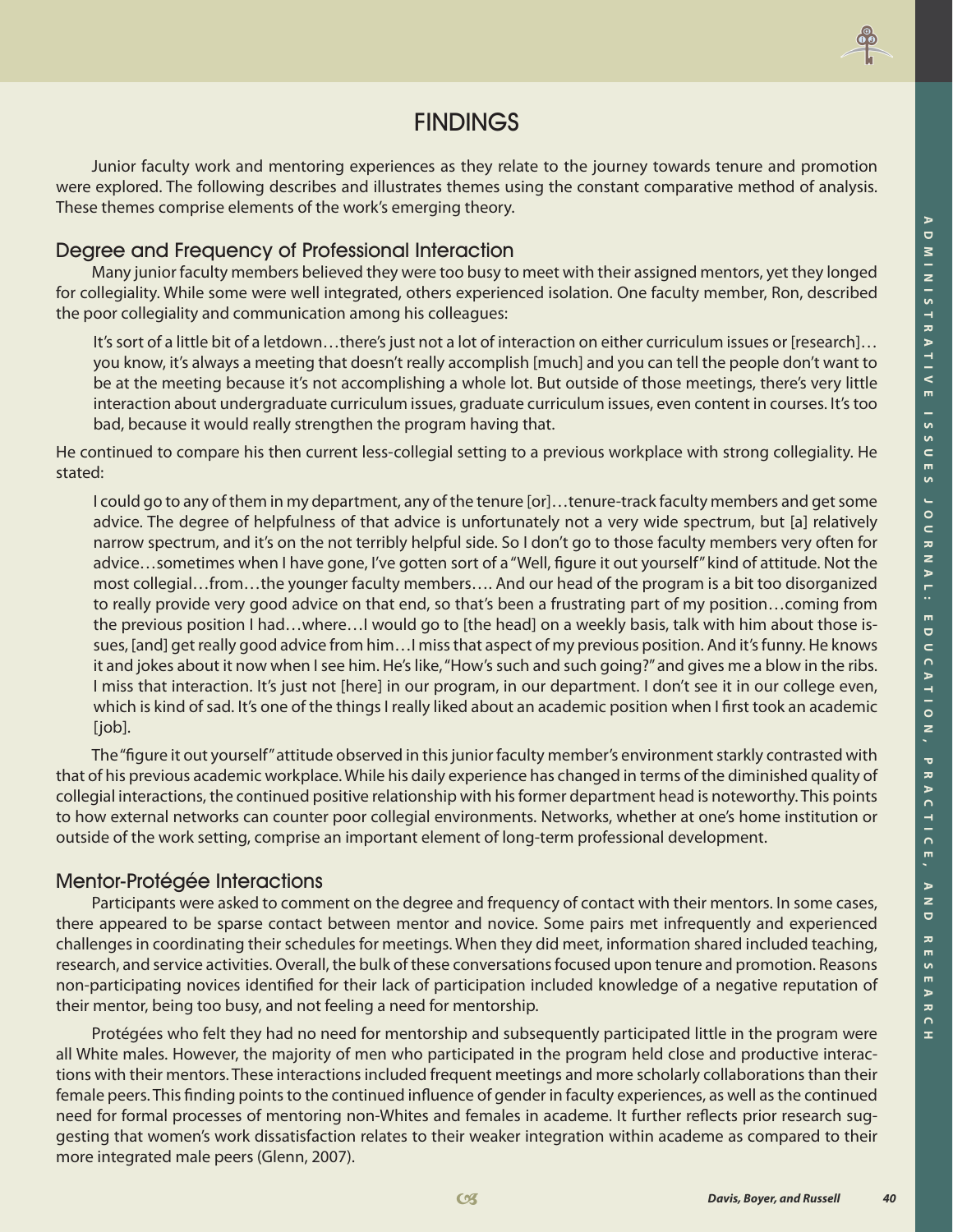#### Climate in Academic Settings

The National Center for Education Statistics' 2004 National Study of Postsecondary Faculty (NSPOF:04) database was utilized to examine a representative sample of junior faculty members employed at liberal arts institutions. The variables studied related to junior faculty members' opinions about campus environments. The sample size for this portion of the NSPOF study was 594. Half of the faculty were male and half were female; 86% were less than 55 years of age; 76% were White non-Hispanic; and 45% were married with children. Faculty respondents were asked their opinions with possible responses of *strongly agree, somewhat agree, somewhat disagree, or strongly disagree*.

NSOPF:04 data revealed that, when asked whether racial minorities were treated fairly in academe, 3% strongly disagreed, 7% somewhat disagreed, 34% somewhat agreed, and 56% strongly agreed. When asked whether female faculty were treated fairly, 3% strongly disagreed, 9% somewhat disagreed, 33% somewhat agreed, and 55% strongly agreed.

The majority of the faculty interviewed for the qualitative portion of this study, many of which were White males, believed that the university possessed a positive climate for women and minorities. However, the Asian female participant, Lin, believed that her young age, race, and gender influenced student perceptions of her. She shared that she was sometimes nervous teaching due to interactions with White males. Though Lin began tenure-track with four publications and had published one journal article per year (which met her college expectations for tenure and promotion) the bulk of interactions with her mentor centered upon teaching, rather than on the culturally isolated backgrounds of students. Approximately 70% of these conversations centered upon pedagogy, despite her self-assessment that her class was going well at the time of the interview. While she claimed that most students were good to work with, Lin was the only participant that discussed the frequency of difficult or disruptive students:

[The] first semester, one of the students went to the Dean and complained that he can't understand my English and the exam was written in such a way that it confused him…he did bad. I suppose it was harder for me the first semester…The Dean was very supportive and she didn't even…feel she had to talk to me. But you know she has to also take care of students' complaints as well…. That student was such a headache…and then after he complained he was just sitting in the back of the classroom giving me a contempt look. He did that the rest of the semester whenever he was in the classroom. So whenever he was there, I felt uptight. There's on average one student like that every semester…last semester was him. This semester it is some other guy. But this guy isn't that bad. At least I haven't heard anything from the Dean, so I guess he hasn't gotten to the Dean yet.

The fact that Lin was the only participant noting student complaints mirrors the literature on campus climate for minority faculty and student perceptions of faculty based on race, gender, and the intersectionality of the two (Davis, 2010). She expressed stress experienced when dealing with difficult students. While some may question her pedagogy when observing her challenges with students, these interactions may more reflect the students' own racial identity development (2010) rather than Lin's teaching.

One White female participant expressed a lack of support and discontent with her department, yet did not fully participate in the mentoring program. Limited professional interaction contributed to the negative departmental climate for the scholar. Truncated professional interaction may have influenced the quantity of opportunities and career enhancing information received by this faculty member.

### Types of Professional Interaction

Positive professional interaction included having multiple mentors and forming connections with external allies. These relationships led to expanded opportunities and career enhancing information, particularly research and promotion information. An assigned mentor with external allies often provides multiple perspectives to novices (Tracey, 2006). The following illustrates various aspects of interactions with external colleagues.

**Mentorship from External Colleagues.** Participants valued their external mentors who often were former advisors, co-authors, co-presenters, or other academic peers. External colleagues were outside of the participants' departments or from other institutions. When asked his opinion on being assigned a mentor not affiliated with his department, Ron discussed the benefits of having an external mentor:

Anything that would have been more helpful would have required his being in either the same college, the

≖<br>ں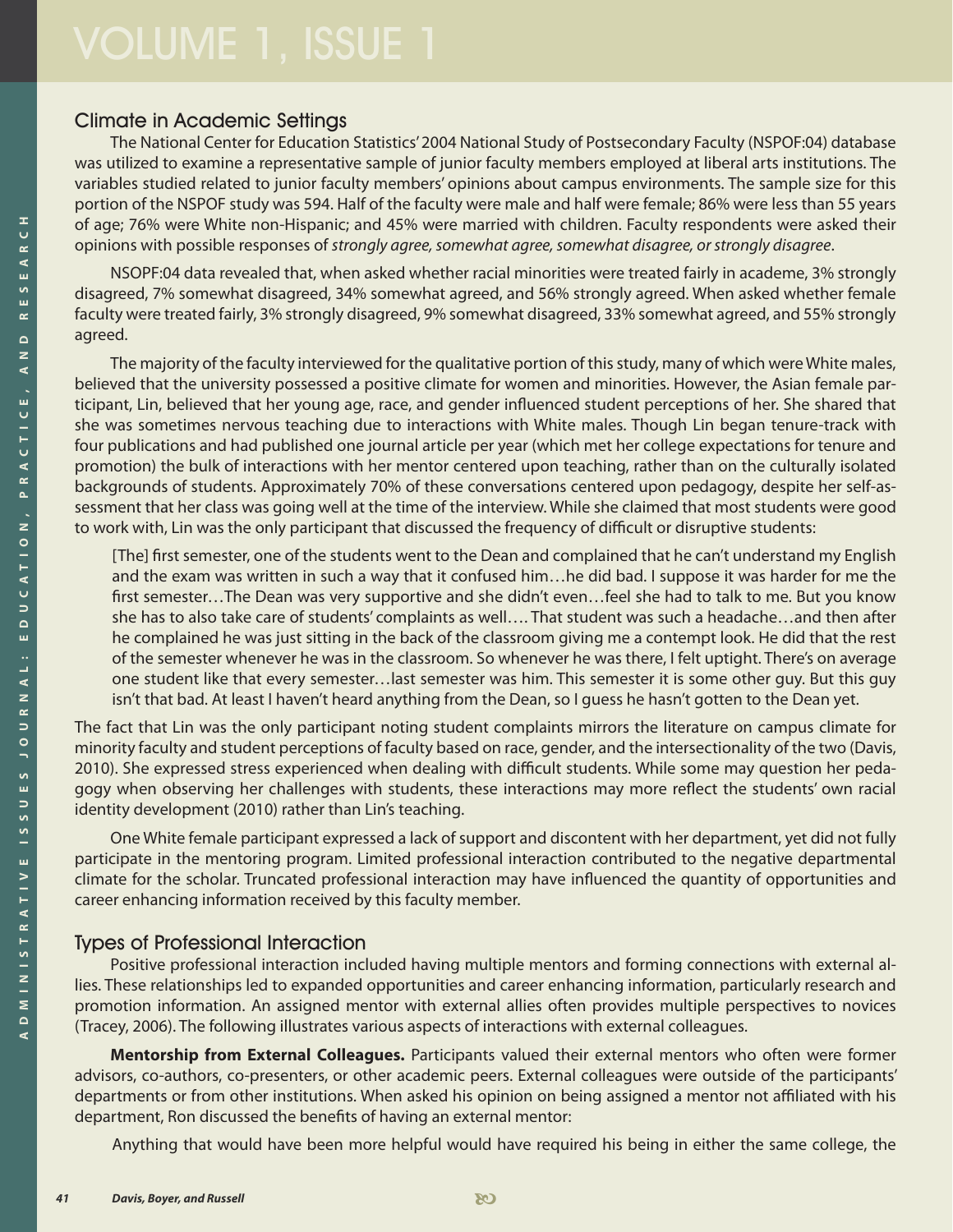**H**



same department, and possibly even the same program that I'm in. But then, I probably wouldn't have discussed with him at the level that I did discuss the information. So I wouldn't trade that…. There were a number of times where…he'd mention "this is the way things work in molecular biology"…"but that's going to be different in the College of Engineering"… and so forth…which is fine. It wouldn't have been worth the trade off to have that additional information about my college or my department for…the trade off of asking probing questions.

Others also valued having an external mentor to offer an alternative perspective from those in their home departments. Like other participants of the program, Ron held that mentor contact, departmental and university support, and external mentoring relationships worked to integrate him into academia and increased his satisfaction with the mentoring program. However, some protégées were concerned when these mentors were from different fields. Nevertheless, the majority of participants felt they had support within their departments to compensate for the different fields between them and their mentors.

Building strong relationships with senior faculty was seen as one of the most valuable benefits of the program. One protégée held strong relationships with four mentors from a variety of fields, which is of particular interest, given that the participant was a homosexual male of African descent. Despite his minority background, he established and maintained multiple professional relationships that enriched his academic career.

**Mentorship and Collegiality.** The importance of forming strong collegial relationships and friendships in professional interactions emerged for some faculty members. Sharon expressed gratitude for her mentor's willingness to share various aspects of her professional life as a tenured professor:

It was nice that she felt comfortable sharing with me some of her experiences or things that she was dealing with right now as a peer, even though she is a full professor. It was really nice to be seen as somebody that she could share that information with…tweaking her course, how she allots her time each semester, teaching preparation, and then research. I always felt a little guilty…. I don't want to always be the person who is…gaining from the relationship…. It made me feel better that at least I could listen and be a [peer]…for her…. That it wasn't just all about me…. So yeah…it was nice. It was nice to have that kind of friendly relationship and to get a little insight into what her life was like as a full professor in her department.

By sharing various elements of her experience, this mentor made the novice feel like a peer and helped remove the veil of full professorship. Mentoring relationships that exhibited strong collegiality or friendships also occurred across gender. Ron shared his thoughts on his female mentor:

The person I collaborate with out at UC Berkley [is my mentor]…. I did a post doc, an informal post doc with her and have continued to work with her since then... I talk with her about everything... I had a two hour phone conversation with her yesterday…. It usually starts with research topics and what we're jointly working on. But it often goes into personal and department things…. We talked about the reappointment process, …when that was happening, and how to respond and react to different situations. So she's my primary mentor.... I can talk with her about anything. She has good advice about anything…I know that even if we just talk for five minutes or so, I feel a sense of calm afterwards…and then periodically over the next week, I'll get an email from her with some additional thoughts she might have had about it, saying, "You know, maybe you should think about this." I've been really lucky with her. She's that way with all of her former students. She has a good mentoring umbrella, I would say.

Ron repeatedly mentioned his ability to talk "about anything" with his mentor. The transparency and openness his mentor created within her various mentoring relationships reflects attributes of strong interpersonal mentoring (Davis 2008). The varied quality of mentoring experiences held by participants resulted in insights into suggestions for the program's improvement.

#### **Suggestions for Program Improvement**

In terms of program improvement, protégées suggested that mentors should be in similar fields or in the same disciplines as their protégées. They also believed that implementation of a discussion group of mentors and protégées would be useful. Discussion roundtables would allow protégées to hear multiple perspectives on a given topic. This suggestion mirrors non-traditional mentoring strategies from the review of literature.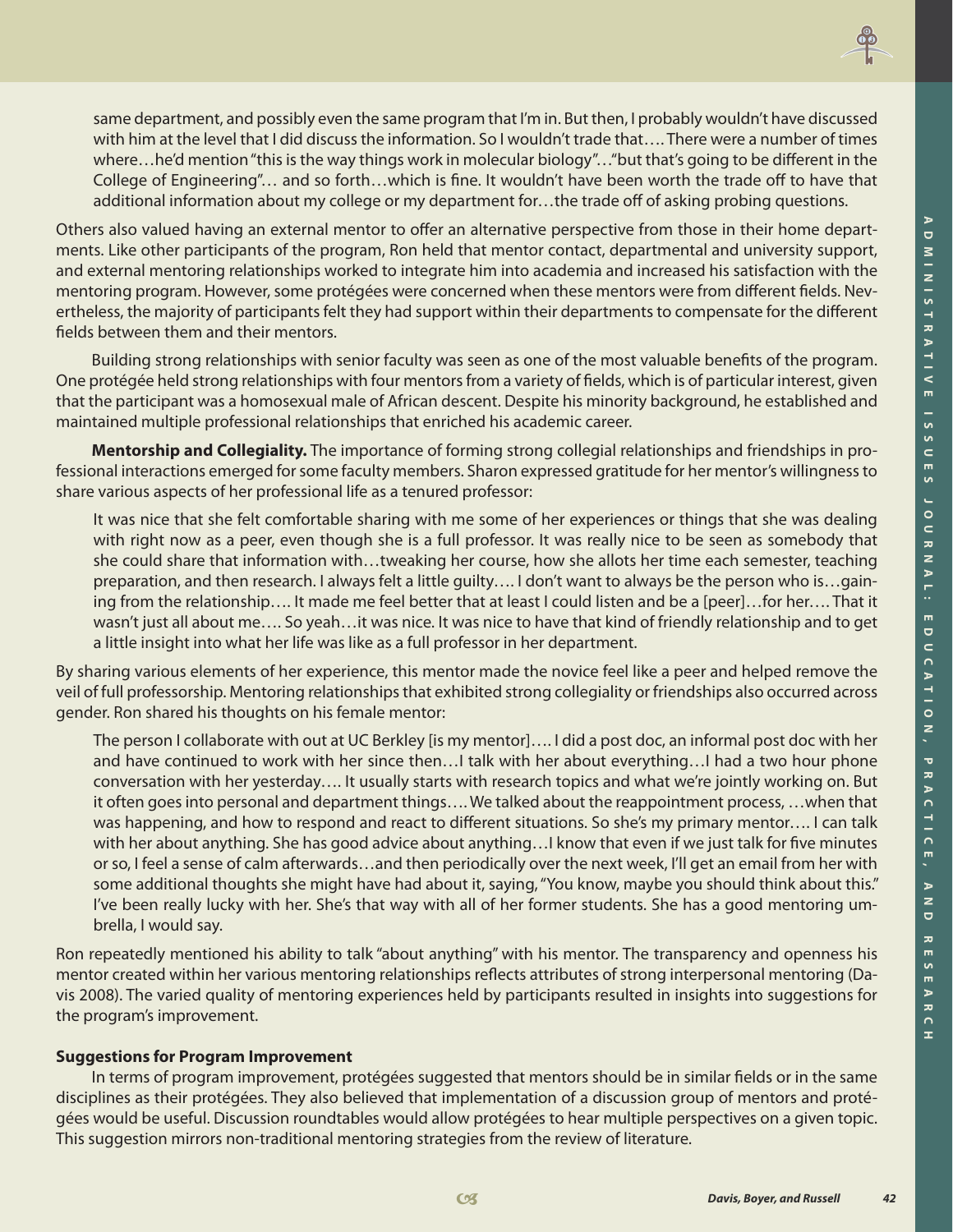# SUMMARY AND CONCLUSION: INFLUENCES OF PROFESSIONAL INTERACTION ON FACULTY EXPERIENCES

The findings from the interviews suggest patterns in how professional interactions influence the experiences of tenure-track faculty members. Figure 1 provides an illustration of these major findings. The professional interaction (PI) of mentors and junior faculty yielded differing outcomes depending on the frequency and type of professional interaction (e.g., email versus face-to-face meetings). These, in turn, influenced the protégées' overall experiences. Key experiences noted by participants included the degree of collegiality of mentors and co-workers, the quality and quantity of career enhancing information, degree of satisfaction, and their perceptions of campus climate. Active participants' overall satisfaction with the program points to the effectiveness of overall mentoring efforts. However, the infrequency with which some mentoring pairs met suggests the need for additional structure or incentives to increase the number of interactions between mentors and protégées. Busyness, noted as the primary reason for not meeting, further suggests the need to consider the workload of junior faculty members in tenure lines. Prior research echoes these findings, indicating that expectations of faculty to maintain research without a decrease in teaching load results in insufficient time to fulfill various roles coupled with stress and frustration (Wolf-Wendel & Ward, 2006).



*Figure 1.* The Influence of Professional Interaction (P.I.) on Faculty Experiences

The findings herein debunk the assumption that academic work must be hyper-competitive, with faculty isolated in their individual ivory towers. They further reflect previous work on faculty mentoring and its importance to tenure and promotion processes (Schrodt, Cawyer, & Sanders, 2003). These results also point to areas of additional inquiry, particularly reasons why struggling faculty choose not to participate in structured mentoring programs and alternative strategies they use within their work environments.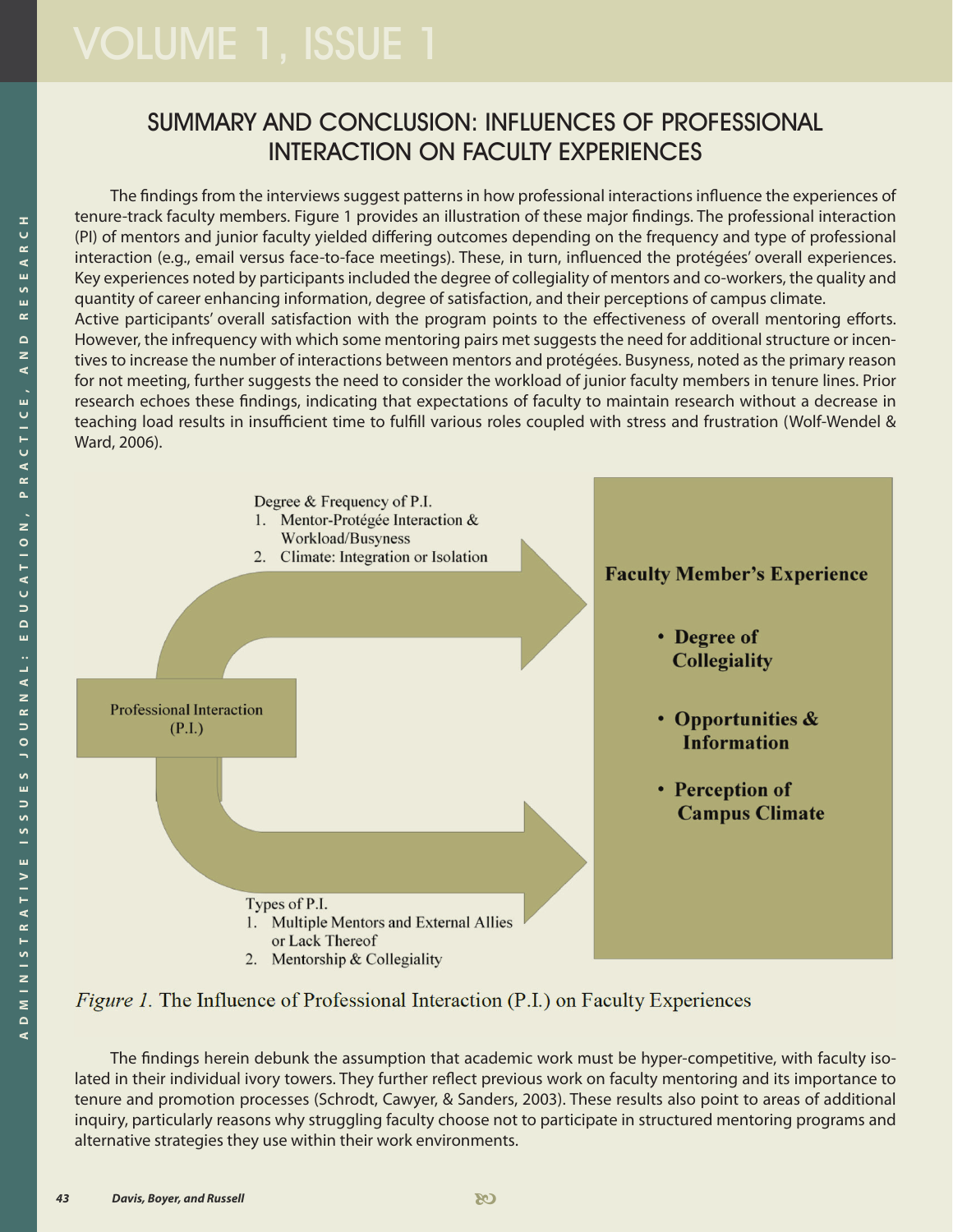

# IMPLICATIONS

The featured theory and its implications "may serve as building blocks to the construction of well-articulated programs, policies, and ideas" (Flowers, 2006, p. 6). Specifically, the findings of the work suggest the continued need for mentoring programs geared toward postsecondary faculty. Such programs may be particularly critical for the maintenance and establishment of research intensive institutions. The work may contribute to the understanding and practice of senior administrators such as Provosts, institution-based directors of faculty development programs, and department chairs and Deans. Specifically, this information might be employed in the development, implementation, or expansion of faculty mentoring and development initiatives.

During this economic recession, institutions are working towards more efficient operations. However, faculty mentoring remains a critical element in the retention and success of tenure-track faculty members. While some institutions would argue against the continued funding of mentoring initiatives in an effort to save resources, our research suggests that a critical need for such initiatives remains for the maintenance and viability of institutional research goals.

The benefits of faculty mentoring go beyond promotion and retention within the professoriate by increasing the quality of scholarship and improving teaching through learning from those more experienced in the field. This in turn may improve the learning experiences of students. The presence of faculty mentoring programs also assists in recruiting emerging scholars to institutions. Hosting a faculty mentoring program tells candidates that the university invests in its tenure line faculty and encourages their success.

Such an investment in faculty mentoring could have both national and international ramifications. States vary in terms of their financial resources and ability of supply tenure-track positions. The current economy makes interest in retaining new faculty even more critical as resources must be used wisely. In essence, investment in faculty mentoring programs and the resulting retention of faculty is sustainable by saving financial resources and employee time.

Given the professional pressures faculty face within institutions around the globe, which lead to anxiety, fatigue, and stress (Acker & Armenti, 2004; Gaskell et al., 2004; Samble, 2008), this study applies to policy and practice beyond the confines of the U.S. postsecondary arena. Retention and the development of faculty members inform policy makers and higher education administrators, regardless of nationality. Structured faculty mentoring programs may serve as institutional strategies for increasing research productivity and strengthening pedagogy.

In terms of facilitating democratic parity, mentoring programs such as the one featured herein work to even the playing field for women in underrepresented fields and racial minorities who may not be privy to insider information and strategies for promotion and tenure. Through mentoring from senior colleagues, these programs render the promotion and tenure processes more transparent and ultimately more egalitarian, resulting in steady movement towards faculty reflecting the rich racial, cultural, and socioeconomic background of the nation. This shift towards faculty parity not only validates the experience of postsecondary minority students, but enriches the education of all students, including Whites, by providing professors possessing a broader array of experiences.

Overall, an effective mentoring program should be designed, developed, and implemented in a well-resourced manner to meet the needs of junior faculty members. Higher education institutions must further assess the mentoring programs they are implementing and determine if the strategies utilized are meeting the needs of faculty. Further research may explore how higher education institutions can employ effective mentoring strategies to keep the diverse faculty of excellence they seek. Once institutions select programs fulfilling the needs of faculty, research might explore mentor training to understand effective deliverance of these mentoring strategies.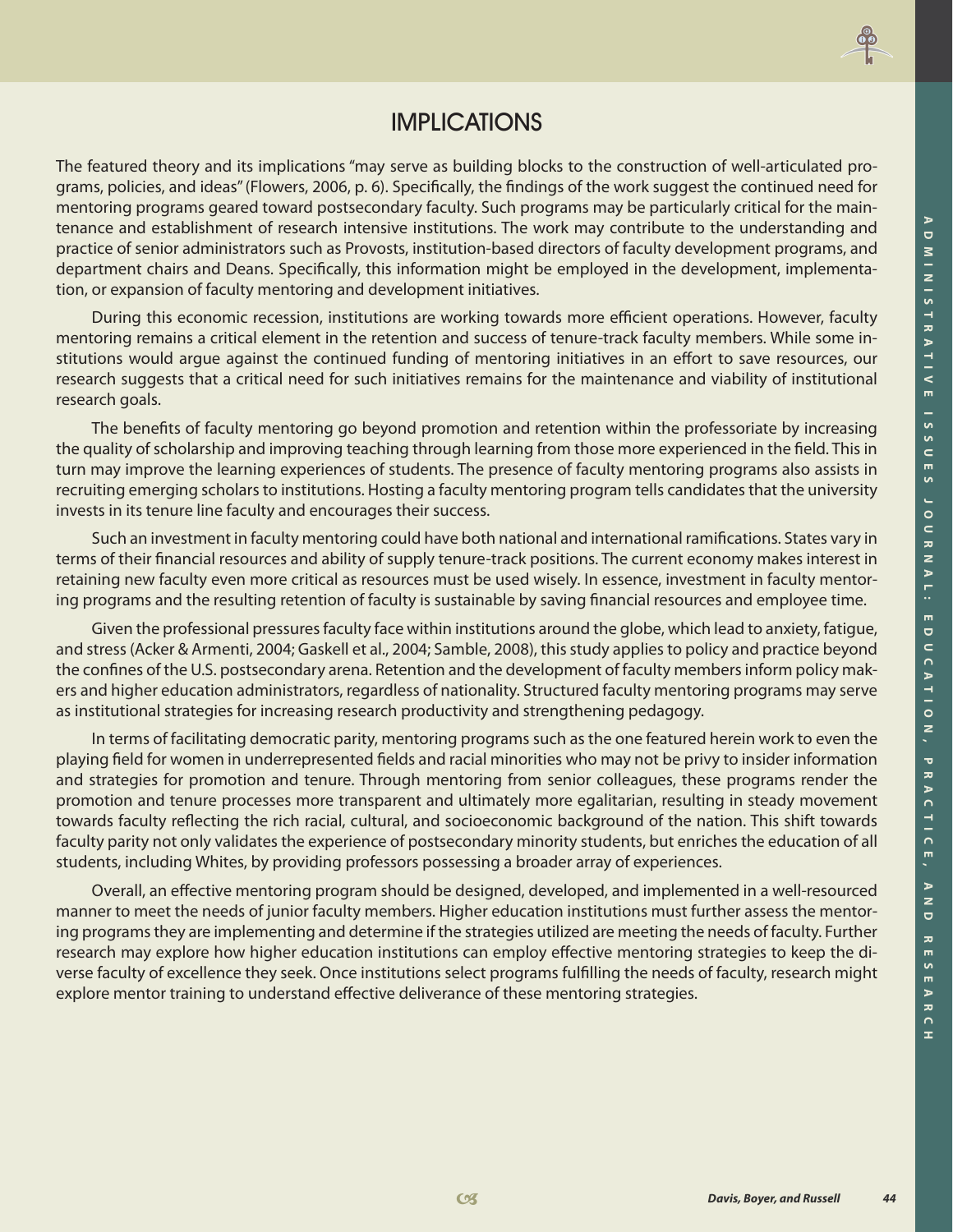# **REFERENCES**

Acker, S., & Armenti, C. (2004). Sleepless in academia. *Gender and Education, 16*(1), 3-24.

Barker, M. J. (2007). Cross-cultural mentoring in institutional contexts. *The Negro Educational Review, 58*(1-2), 85-103.

- Boyle-Single, P., & Davis, D. J. (2009). A ripple effect: The influence of a faculty women's caucus on diversity and equity at a public research university. In M. S. Hartman & C. A. Wall (Eds.), *Doing diversity in higher education: Faculty share strategies and challenges* (pp. 231-248). New Brunswick: Rutgers University Press.
- Budge, S. (2006). Peer mentoring in post-secondary education: Implications for research and practice. *Journal of College Reading and Learning, 37*(1), 73-87.
- Chan, A. W. (2008). Mentoring ethnic minority, pre-doctoral students: An analysis of key mentor practices. *Mentoring & Tutoring: Partnership in Learning, 16*(3), 263-277.
- Cox, E. (2005). For better, for worse: The matching process in formal mentoring schemes. *Mentoring and Tutoring, 13*(3), 403-414.

Crutcher, B. N. (2007). Mentoring across cultures. *Academe, 93*(4), 44-48.

- Darwin, A., & Palmer, E. (2009). Mentoring circles in higher education. *Higher Education Research & Development, 28*(2), 125-136.
- Denzine, G. M., Kain, D. L., & Martin, W. E. (2006). Making a commitment to the scholarship of faculty in a college of education: Case study of a single institution. *Journal of the Professoriate, 1*(2), 68-87.
- Davis, D. J. (2010). Race in U.S. postsecondary classrooms: Experiences of marginalized academics and understanding the majority. *The International Journal of Learning, 3*(2), 139-148.
- Davis, D.J. (2008). Mentorship and the socialization of underrepresented minorities into the professoriate: Examining various influences. *Mentoring and Tutoring: Partnership in Learning, 16*(3), 278-293.

Eisenhardt, K. M. (1989). Building theories from case study research. *Academy of Management Review, 14*, 532-550.

Ewing, R., Freeman, M., Barrie, S., Bell, A., O'Connor, D., Waugh, F., & Sykes, C. (2008). Building community in academic settings: The importance of flexibility in a structured mentoring program. *Mentoring & Tutoring: Partnership in Learning, 16*(3), 294-310.

Flowers, L. A. (2006). Extending the empirical research on faculty issues. *Journal of the Professoriate, 1*, 5-6.

Gaskell, J., Eichler, M., Pan, J., Xu, J., & Zhang, X. (2004). The participation of women faculty in Chinese universities: Paradoxes of globalization. *Gender and Education, 16*(4), 511-529.

Glaser, B. G., & Strauss, A. L. (1967). *The discovery of grounded theory*. Chicago: Adline.

- Glen, D. (2007, April). Alienation fuels female professors' dissatisfaction with their jobs study suggests. *The Chronicle of Higher Education*.<http://chronicle.com/article/Alienation-Fuels-Female/122392/>
- Holmes, S. L., Danley, L. L., & Hinton-Hudson, V. D. (2007). Race still matters: Considerations for mentoring Black women in academe. *The Negro Educational Review, 58*(1-2), 105-129.